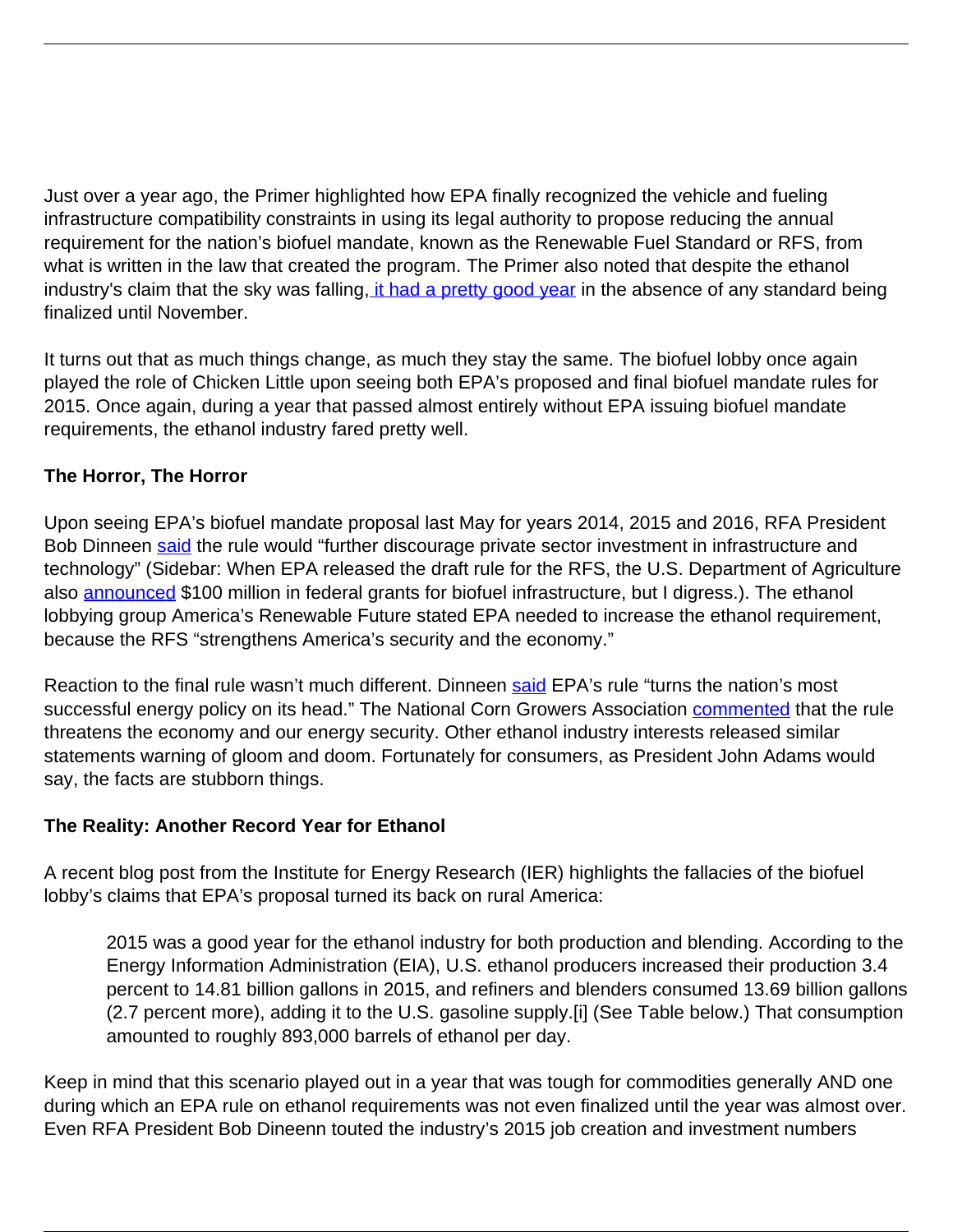during a recent interview with Environment & Energy News, despite alleging EPA's rule would be disastrous for his industry.

The domestic market wasn't the only one experiencing biofuel growth. The U.S. Energy Information Administration (EIA) [revealed](http://www.eia.gov/todayinenergy/detail.cfm?id=25312&src=email) last month that:

U.S. exports of fuel ethanol exceeded 800 million gallons for the second time in four years in 2015, totaling 844 million gallons, nearly equal to the 846 million gallons exported in 2014.

EIA continued:

The United States remained a net exporter of fuel ethanol for the sixth consecutive year and exported the fuel to 35 different countries in 2015.

The ethanol industry's rhetoric on "energy security" also falls flat. The United States is more energy secure than any time in recent memory given the dramatic expansion of oil and gas production attributable to hydraulic fracturing. Once again, IER sums it up nicely:

The increase in U.S. oil production is about five times the output of all the ethanol distilleries in the country.

The Evidence is Clear: End the Mandate

The facts make one thing abundantly clear: The ethanol industry is mature and can survive on its own – WITHOUT a federal mandate. Additionally, private sector oil and gas development have made the energy security claims upon which the mandate was partially based moot. EPA's proposed biofuel requirements for this year certainly have their challenges, but contrary to the biofuel lobby's claims, they are associated with the Agency requiring too much ethanol to be blended into the fuel supply.

The ethanol industry has experienced back to back years of robust financial and volume performance. It experienced such results despite back to back prophecies of impending doom that, according to its own predictions, should have materialized from EPA's refusal to shove more biofuel down consumers' throats then they wanted to buy or their vehicles and engines could handle. It's time for Congress to recognize these stubborn facts and repeal or dramatically reform the nation's flawed biofuel mandate.

Print as PDF:

**Topics** 

[Biofuel & Ethanol](/topic/biofuel-ethanol)